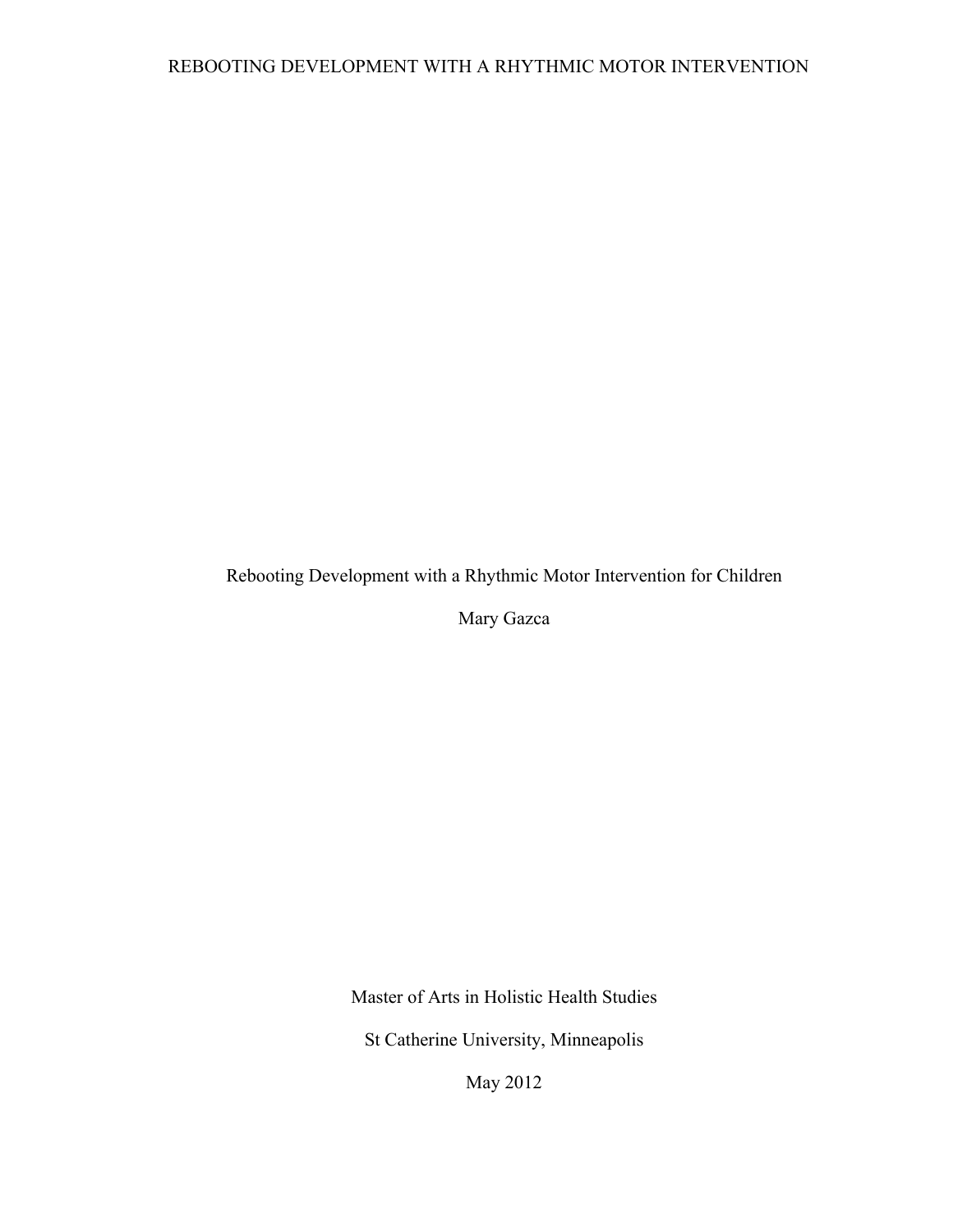#### **Abstract**

 The continuing proliferation of developmental difficulties in children that result in widespread challenges in learning and behavior pushes inquiry into their etiologies and remedies. Current research, within both traditional and contemporary theoretical models of motor development, has found a predictive relationship between early motor deficits and later motor, emotional, and cognitive ability. While there is a clear mandate for early intervention to mitigate further dysfunction, and therapists have addressed underlying factors for years, there is not a consensus on its effectiveness. Rhythmic Movement Training (RMT) is a natural motor intervention from Sweden that appears to have a multi-faceted effect on neurodevelopment by addressing underlying sensory, vestibular, cerebellar, and early motor processes. The purpose of this study is to evaluate if RMT is an effective intervention to address motor deficits and enhance development. This study surveyed parents, teachers, and therapists online who are using RMT in 15 countries, asking them to evaluate the usefulness of the program according to their experience. Based on feedback from 79 RMT practitioners around the world, this study suggests that the Rhythmic Movements could be especially helpful for their ability to address underlying motor deficits, release tensions, improve attention, and enhance the effectiveness of educational methods. This finding supports the literature that addressing underlying systems can improve higher levels of development.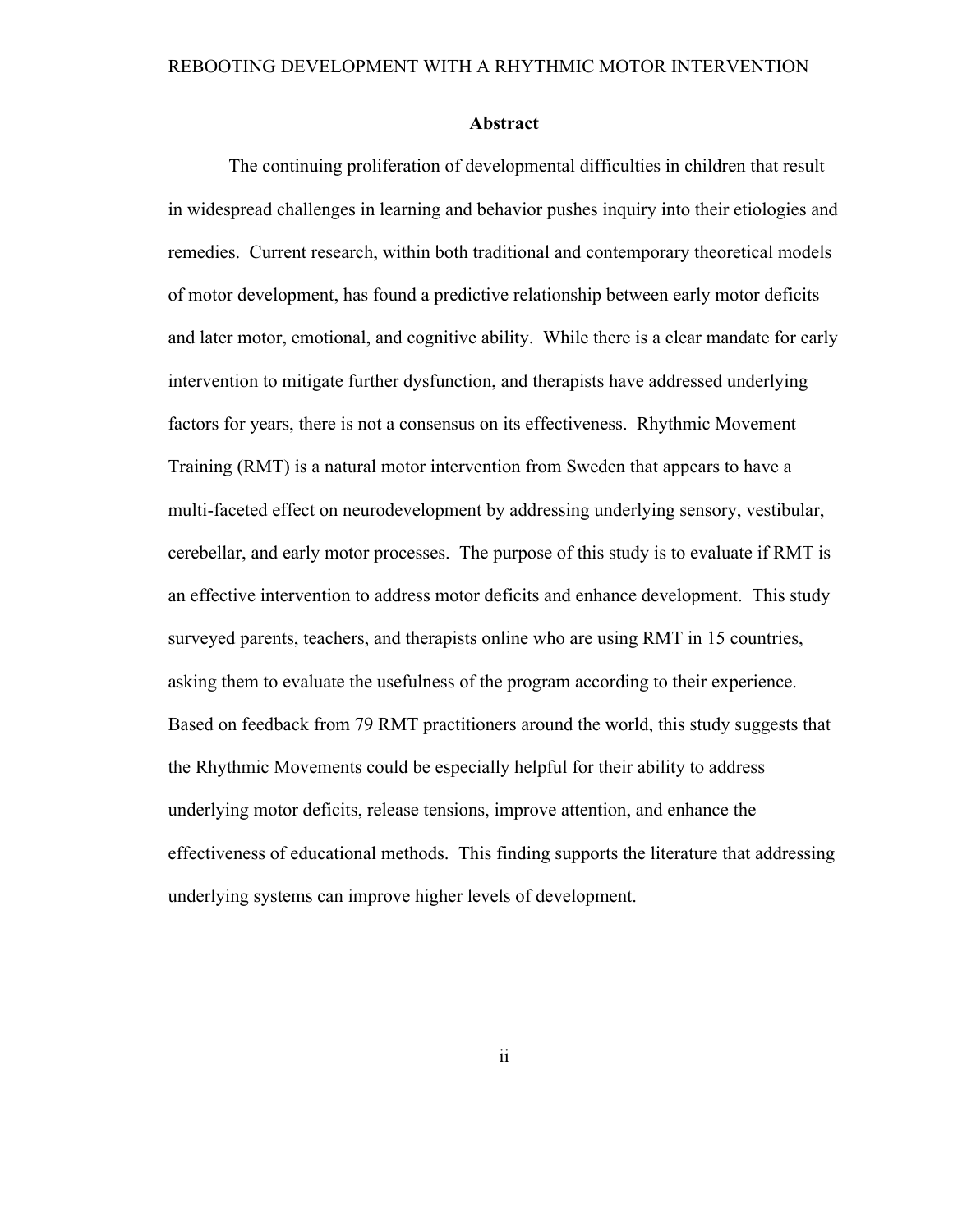### **Dedication**

On behalf of all the grateful parents and children whose lives have been touched by Rhythmic Movement, I would like to dedicate this project to Harald Blomberg, MD, for his insight, hard work, and vision in sharing this program that brings science back to understanding ourselves as human beings, to be able to thrive in community and in individual balance.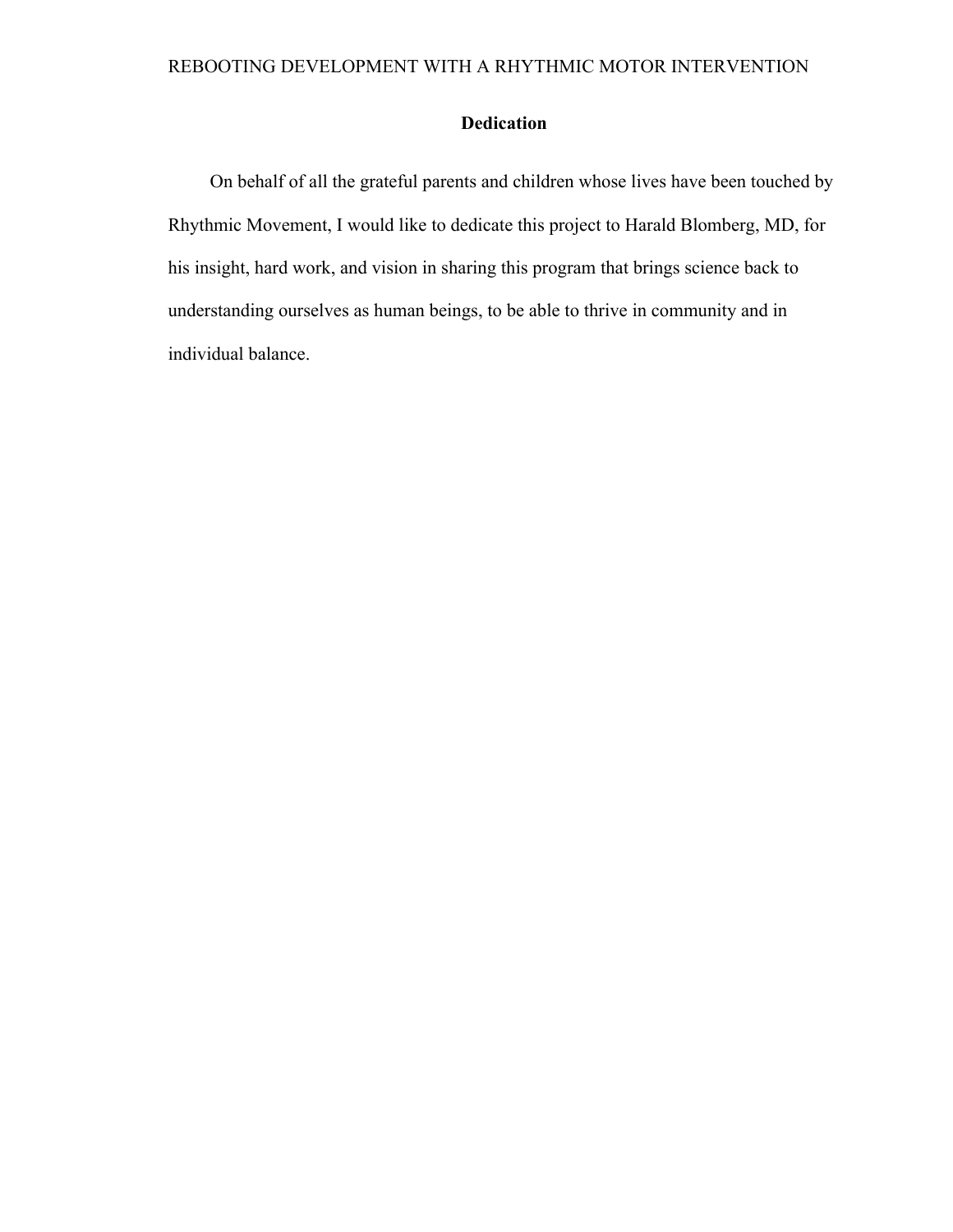# iii

# **Table of Contents**

| Early Motor Abnormalities and Cognitive Development14 |  |
|-------------------------------------------------------|--|
|                                                       |  |
|                                                       |  |
|                                                       |  |
|                                                       |  |
|                                                       |  |
|                                                       |  |
|                                                       |  |